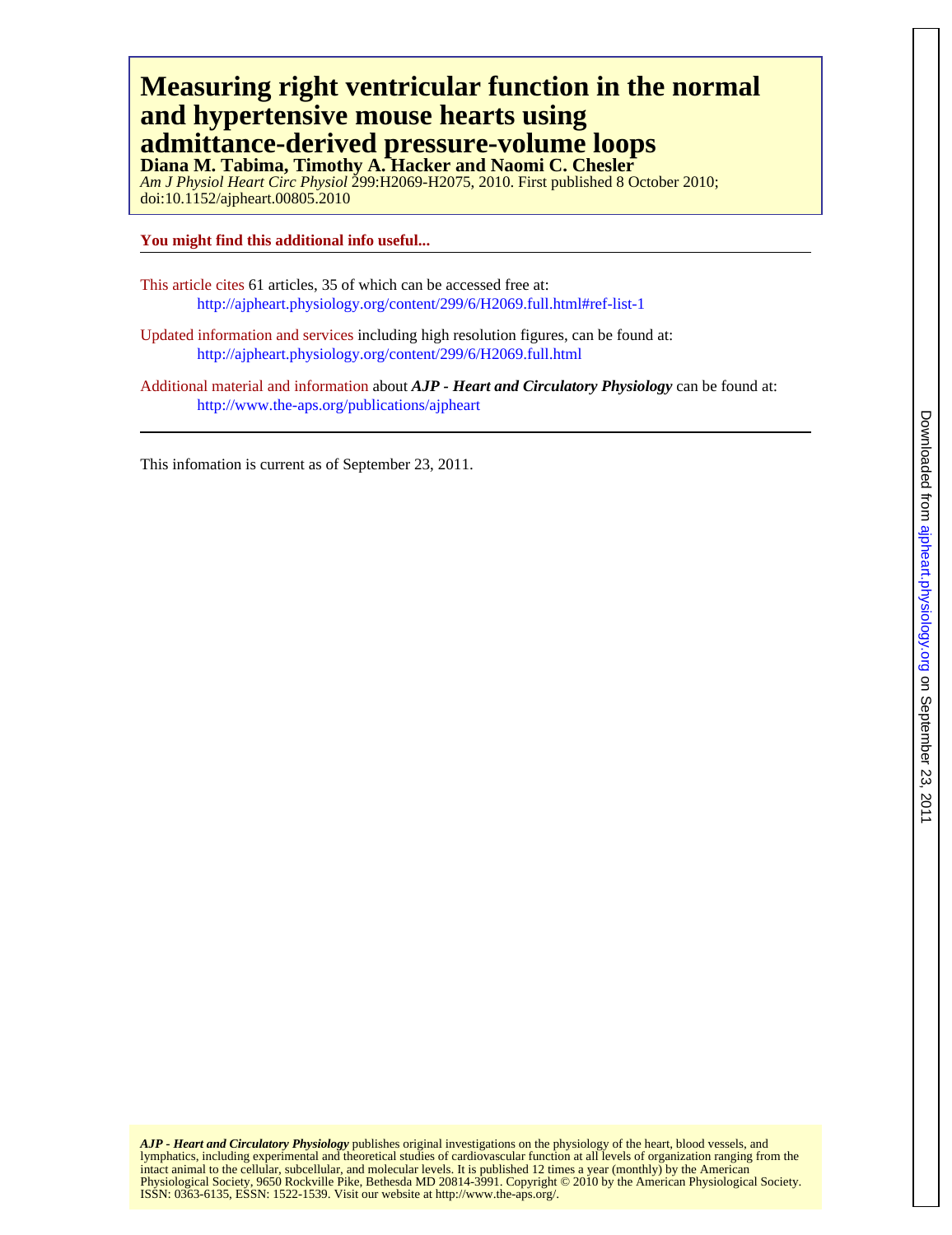# Measuring right ventricular function in the normal and hypertensive mouse hearts using admittance-derived pressure-volume loops

**Diana M. Tabima,<sup>1</sup> Timothy A. Hacker,<sup>2</sup> and Naomi C. Chesler1,2**

*Department of* <sup>1</sup> *Biomedical Engineering and* <sup>2</sup> *Medicine, University of Wisconsin-Madison, Madison, Wisconsin* Submitted 13 August 2010; accepted in final form 1 October 2010

**Tabima DM, Hacker TA, Chesler NC.** Measuring right ventricular function in the normal and hypertensive mouse hearts using admittance-derived pressure-volume loops. *Am J Physiol Heart Circ Physiol* 299: H2069 –H2075, 2010. First published October 8, 2010; doi:10.1152/ajpheart.00805.2010.—Mice are a widely used animal model for investigating cardiovascular disease. Novel technologies have been used to quantify left ventricular function in this species, but techniques appropriate for determining right ventricular (RV) function are less well demonstrated. Detecting RV dysfunction is critical to assessing the progression of pulmonary vascular diseases such as pulmonary hypertension. We used an admittance catheter to measure pressure-volume loops in anesthetized, open-chested mice before and during vena cava occlusion. Mice exposed to chronic hypoxia for 10 days, which causes hypoxia-induced pulmonary hypertension (HPH), were compared with control (CTL) mice. HPH resulted in a 27.9% increase in RV mass ( $P < 0.005$ ), a 67.5% increase in RV systolic pressure ( $P < 0.005$ ), and a 61.2% decrease in cardiac output ( $P <$ 0.05). Preload recruitable stroke work (PRSW) and slope of the maximum derivative of pressure (dP/dt<sub>max</sub>)-end-diastolic volume (EDV) relationship increased with HPH ( $P < 0.05$ ). Although HPH increased effective arterial elastance (E<sub>a</sub>) over fivefold (from 2.7  $\pm$ 1.2 to 16.4  $\pm$  2.5 mmHg/ $\mu$ I), only a mild increase in the ventricular end-systolic elastance (Ees) was observed. As a result, a dramatic decrease in the efficiency of ventricular-vascular coupling occurred  $(E_{es}/E_a$  decreased from 0.71  $\pm$  0.27 to 0.35  $\pm$  0.17;  $P < 0.005$ ). Changes in cardiac reserve were evaluated by dobutamine infusion. In CTL mice, dobutamine significantly enhanced Ees and dP/d*t*max-EDV but also increased Ea, causing a decrease in Ees/Ea. In HPH mice, slight but nonsignificant decreases in Ees, PRSW, dP/d*t*max-EDV, and Ea were observed. Thus 10 days of HPH resulted in RV hypertrophy, ventricular-vascular decoupling, and a mild decrease in RV contractile reserve. This study demonstrates the feasibility of obtaining RV pressure-volume measurements in mice. These measurements provide insight into ventricular-vascular interactions healthy and diseased states.

cardiopulmonary hemodynamics; catheterization; chronic hypoxia; inotropic agents

MOUSE IS A WIDELY USED SPECIES for investigating a growing number of disease states. In particular, the availability of knockout and transgenic mice allows the molecular mechanisms of disease to be understood with ever more clarity. Cardiopulmonary status, including right ventricular function, pulmonary vascular function, and right ventricular-pulmonary vascular interactions, is an important facet of health and disease. Recently, different methods for assessing left ventricular function, systemic vascular function, and the efficiency of left ventricular-systemic vascular hemodynamic interactions in mice in situ have been described (13, 16, 17, 39, 41, 47, 53, 54, 64). However, the feasibility and utility of these techniques in the right ventricle and pulmonary vasculature of mice have not been established.

Useful and well-established parameters for assessing ventricular function include cardiac output (CO), ejection fraction (EF), end-systolic pressure-volume relations (ESPVR), enddiastolic pressure-volume relations (EDPVR), preload recruitable stroke work (PRSW), relaxation factor  $(\tau)$ , maximum and minimum derivative of pressure (dP/dt<sub>max</sub> and dP/dt<sub>min</sub>, respectively), and chamber compliance (9, 55, 56). Pulmonary vascular function is often assessed via the pulmonary vascular resistance and sometimes the pulmonary vascular impedance (6, 11, 12, 20, 28, 33, 42, 58). To understand the efficiency of ventricular interaction with the vasculature in both healthy and diseased states, the concept of ventricular-vascular coupling was developed by Sagawa and coworkers (48). In this prior work, the ventricular end-systolic elastance  $(E_{es})$  and effective arterial elastance  $(E_a)$ , each of which yields insight into the dynamic behavior of its respective system (ventricle or vasculature), were shown to provide a direct assessment of the efficiency of ventricular-vascular hemodynamic interactions via their ratio  $(E_{es}/E_a)$ . The  $E_{es}$ -to- $E_a$  ratio has been used to assess cardiovascular function in isolated hearts, intact animals, and humans (1, 8, 27).

When the ventricle and vasculature are efficiently coupled, for either the right pulmonary or left systemic interactions, minimal energy is wasted in the pulse pressure and maximal energy is transmitted in the mean pressure (39, 49). In this case, the ventricle operates at a maximum efficiency and submaximal stroke work such that  $E_{es}/E_a > 0.5$ . Conversely, for a poorly performing ventricle or high impedance vasculature, energy may be wasted through a variety of mechanisms; for example, overly rapid pulse wave reflections as occur with age (2, 36), increased arteriolar resistance as occurs in hypertension (39), and ventricular dilation as occurs with heart failure (39). In these cases,  $E_{es}/E_a < 0.5$  and ventricularvascular uncoupling occurs (23).

This concept and mathematical formulation of ventricularvascular coupling efficiency has been used to assess right ventricular-pulmonary vascular interactions in acute pulmonary hypertension (29, 45), endotoxic shock (14, 26, 27), acute hemodilution (25, 46), and acute vasodilation (45, 59) in pigs and dogs and after the Fontan procedure in children (43). However, to our knowledge, no measurements of right-sided ventricular-vascular coupling have been performed in mice. Therefore, one goal of this study was to demonstrate the feasibility of assessing cardiopulmonary status—including ventricular-vascular coupling efficiency—in mice in situ using admittance catheterization techniques. To achieve this goal, we used an admittance catheter to measure right ventricular pressure and volume simultaneously and instantaneously in healthy

Address for reprint requests and other correspondence: N. C. Chesler, Univ. of Wisconsin at Madison, 2146 Engineering Centers Bldg., 1550 Engineering Dr., Madison, WI 53706-1609 (e-mail: chesler@engr.wisc.edu).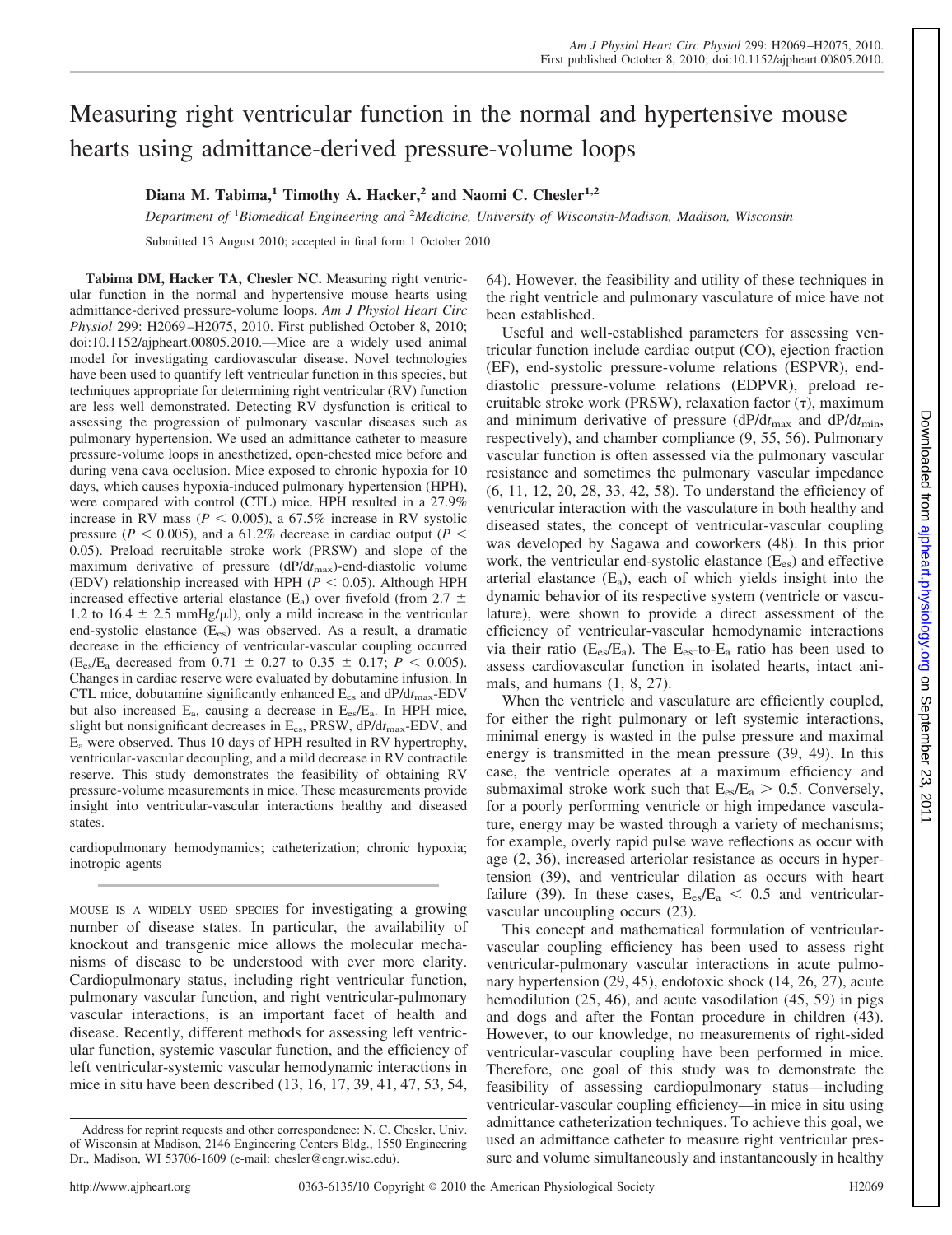and hypertensive mice. We also investigated the effects of dobutamine infusion and the ability of our techniques to detect changes in cardiopulmonary status with dobutamine in healthy and hypertensive mice. Demonstration of techniques for measuring right ventricular function and ventricular-vascular coupling efficiency in mice will enable the future exploration of molecular-level mechanisms, using transgenic and knockout mice, in cardiopulmonary diseases such as pulmonary arterial hypertension.

# **METHODS**

*Animal handling.* Fifteen male C57BL6/J mice 10-12 weeks old, with a body weight of  $25.5 \pm 1.6$  g were obtained from Jackson Laboratory (Bar Harbor, ME). Mice were exposed to 10 days of normobaric hypoxia. Hypoxia was created in an environmentally controlled chamber in which nitrogen was mixed with room air until an oxygen concentration of 10% was reached; oxygen levels were measured with a sensor in the chamber (Servoflo, Lexington, MA) that controlled a relay valve on the nitrogen gas inflow line via a custom-built closed loop control system. The chamber was opened for 10 –20 min three times per week to clean cages and replenish food and water. Control mice were housed in room air. All mice were exposed to a 12-h:12-h light-dark cycle. All procedures were approved by the University of Wisconsin Institutional Animal Care and Use Committee.

*Anesthesia, ventilation and ventricular exposure.* Mice were anesthetized with an interperitoneal injection of urethane solution (1 mg/g body weight), intubated, and placed on a ventilator (Harvard Apparatus, Holliston, MA) using a tidal volume of  $\sim$ 225  $\mu$ l and respiratory rate of  $\sim$ 200 breaths/min. They were then placed supine on a heated pad to maintain body temperature at 38° to 39°C. A ventral midline skin incision was made from the lower mandible inferior to the xiphoid process. The thoracic cavity was entered through the sternum. The chest wall and lungs were carefully retracted to expose the right ventricle. Hydroxyethylstarch (6%; 2 mg/g body weight) was injected intravenously to restore vascular volumes as previously reported (41, 44).

*Instrumentation and hemodynamic measurements.* To measure systemic pressure, the right carotid was cannulated with a 1.2 F cathetertip pressure transducer (Scisense, London, Ontario, Canada) and advanced into the ascending aorta.

Subsequently, the apex of the right ventricle was localized and a 1.2 F admittance pressure-volume catheter (Scisense) was introduced using a 20-gauge needle. The admittance catheter calibration was performed by measuring admittance magnitude and phase in saline solutions of known conductivities. The conductivity values were chosen to cover the range of expected effective conductivities for blood and muscle (1,000 to 10,000  $\mu$ S/cm) (44). After instrumentation was established and initial pressure-volume measurements were obtained, the inferior vena cava was isolated and briefly occluded to obtain alterations in venous return for determination of end-systolic and end-diastolic pressure relations. The vena cava occlusion was limited to a few seconds in duration to avoid reflex responses. The magnitude and phase of the electrical admittance as well as the right ventricular pressure were continuously recorded at 1,000 Hz and analyzed on commercially available software (Notocord Systems, Croissy Sur Seine, France).

*Cardiac reserve.* To examine cardiac reserve, we infused dobutamine at 5  $\mu$ g·kg<sup>-1</sup>·min<sup>-1</sup> through the jugular vein. Pressure and volume data were obtained in an initial state during brief vena caval occlusion at least 10 min after the dobutamine infusion.

After all measurements were complete, a sample of blood was extracted to measure the hematocrit (Hct). The right ventricular free wall was removed and weighed as was the left ventricle (LV) plus septum (S). The right ventricular to  $(LV + S)$  ratio was calculated as an index of right ventricular hypertrophy. Right and left atria were also removed and weighed.

*Hemodynamic data analysis.* The signals of pressure and volume were visually checked for quality and recorded for later analysis. For each baseline or experimental condition, at least 10 consecutive cardiac cycles free of extrasystolic beats were selected and used for the analysis. Standard hemodynamic variables (heart rate, systolic pressure, and diastolic pressure), right ventricular function parameters (CO, EF,  $\tau$ , chamber compliance), and  $E_a$  were calculated from the hemodynamic data.

Contractility was quantified in three ways: as the slope of the ESPVR (E<sub>es</sub>), PRSW, and the slope of the dP/dt<sub>max</sub>-end-diastolic volume (EDV) relationship. E<sub>es</sub> gives insight into the dynamic behavior of the ventricle (49), PRSW is useful because it is chamber size and load independent (22), and the dP/d*t*max-EDV relation is used to evaluate load-independent right ventricular contractile performance in vivo. In the left ventricle, the dP/d*t*max-EDV relation is considered a more sensitive parameter of contractility than  $E_{es}$  or PRSW (30).

Finally, ventricular-vascular coupling efficiency was calculated as Ees/Ea.

*Statistical analysis.* The significances of the overall changes in the hemodynamic parameters with 10 days of chronic hypoxia and with dobutamine were assessed using a two-way ANOVA ( $P < 0.05$ ). When the ANOVA reached statistical significance, Tukey multiple comparisons were used for post hoc analysis. Data were considered significant for *P* values less than 0.05. Data are presented in terms of means  $\pm$  1 SD. Statistical analysis was performed using R software (Foundation for Statistical Computing, version 2.6.2).

# **RESULTS**

The average body weight of the hypoxia-induced pulmonary hypertension (HPH) group at the end of the hypoxia exposure was not significantly different from the control (CTL) group  $(26.2 \pm 1.3 \text{ vs. } 24.9 \pm 2.0 \text{ g})$ . However, right ventricular free wall weight increased with HPH, whereas right atrial, left atrial, and left ventricular free wall and septum weights were unaffected (Table 1).

*Right ventricular hemodynamic analysis.* Figure 1 shows typical pressure-volume traces initially and during preload reduction by vena cava occlusion for CTL and HPH mice. The largest, right-most pressure-volume loop represents the initial condition before occlusion. Note that the pressures and volumes in the CTL group are in the physiological range for a mouse: mean pressure, 10 –20 mmHg; stroke volume, 14 –26 l (17, 50, 51, 65).

As evidenced in Fig. 1, the slope of the ESPVR shifted leftward and became steeper in HPH mice. Measurements of right ventricular function and right ventricular-pulmonary vas-

Table 1. *Body weight and heart chamber weight ratios for CTL and HPH mice*

| Weights               | <b>CTL</b>      | <b>HPH</b>        |
|-----------------------|-----------------|-------------------|
| BW, g                 | $26.2 \pm 1.3$  | $24.9 \pm 2.0$    |
| $RV/(LV + S)$ , mg/mg | $0.24 \pm 0.05$ | $0.31 \pm 0.03*$  |
| RA/BW, mg/mg          | $0.12 \pm 0.02$ | $0.11 \pm 0.03$   |
| RV/BW, mg/mg          | $0.76 \pm 0.11$ | $1.02 \pm 0.12$ † |
| $LA/BW$ , mg/mg       | $0.12 \pm 0.01$ | $0.12 \pm 0.05$   |
| $(LV + S)/BW$ , mg/mg | $3.18 \pm 0.31$ | $3.22 \pm 0.28$   |

Values are means  $\pm$  SD;  $n = 8$  for control (CTL) and  $n = 7$  for hypoxia-induced pulmonary hypertension (HPH) group. BW, body weight; RV, right ventricular; LV, left ventricular; S, septum; RA, right atrial; LA, left atrial.  $*P < 0.005$ ;  $\dagger P < 0.0005$  vs. CTL.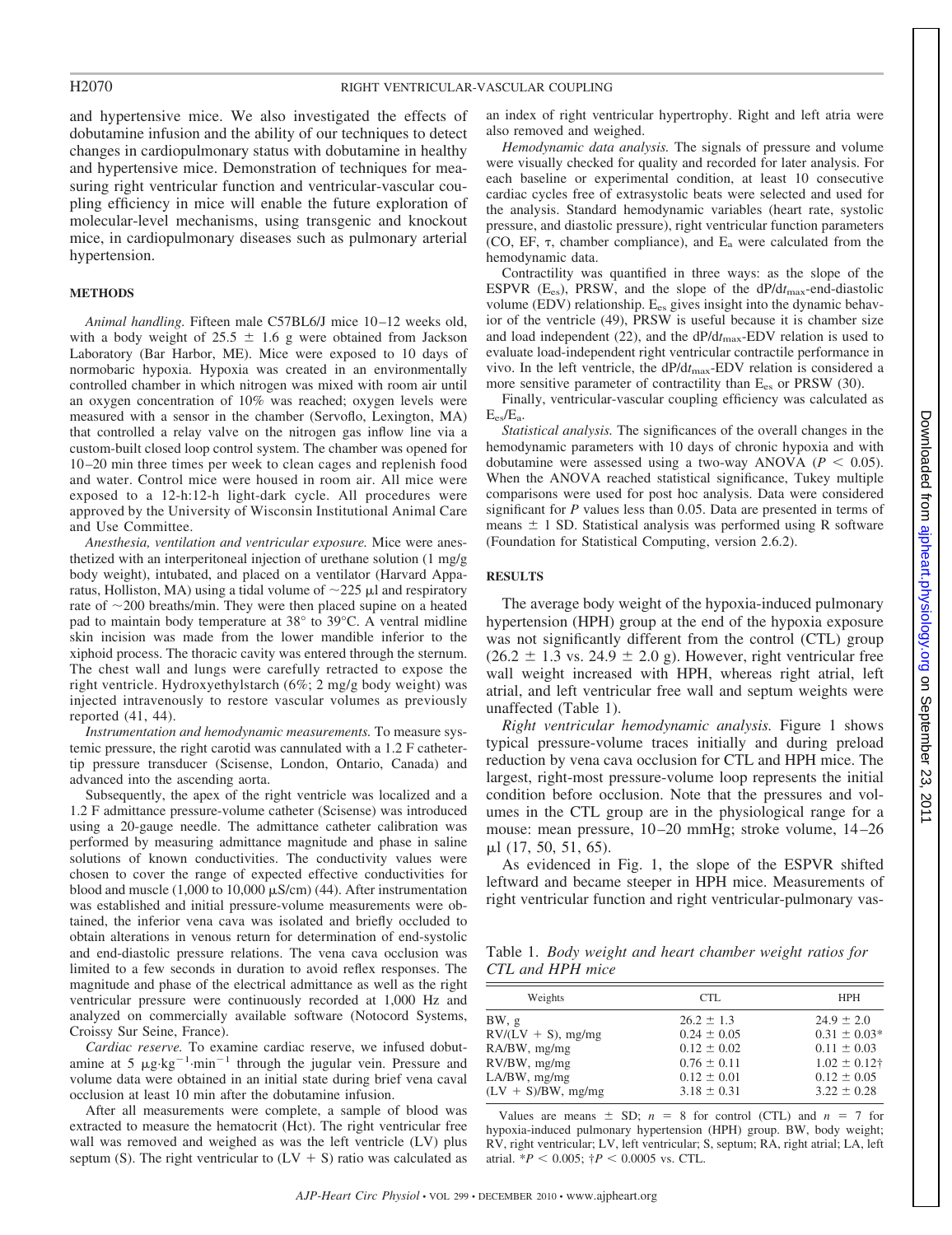

Fig. 1. Representative pressure-volume loops measured using an admittance catheter in control (CTL) and hypoxia-induced pulmonary hypertension (HPH) mouse right ventricles in situ. Data were obtained during alteration of preload by occlusion of the inferior vena cava.

cular coupling efficiency at baseline in CTL and HPH mice are summarized in Table 2.

Ten days of hypoxia caused an average 61% decrease in CO, 55% decrease in EF, 63% decrease in compliance (all *P* 0.05), and an increase in contractility as measured by the  $dP/dt_{\text{max}}$ -EDV relation (by 110%;  $P < 0.005$ ) and PRSW (by 62%;  $P < 0.0005$ ). E<sub>es</sub> increased somewhat but not signifi-

Table 2. *Hemodynamic parameters and indexes of systolic and diastolic function derived from right ventricular pressure-volume relationships in CTL and HPH mice*

|                                                | <b>CTL</b>       | <b>HPH</b>         |
|------------------------------------------------|------------------|--------------------|
| Parameter                                      |                  |                    |
| Heart rate, beats/min                          | $611 \pm 31$     | $636 \pm 31$       |
| Aortic systolic pressure, mmHg                 | $78 \pm 7$       | $72 \pm 8$         |
| Aortic diastolic pressure, mmHg                | $38 \pm 7$       | $39 \pm 7$         |
| Hematocrit, -                                  | $51 \pm 7$       | $72 \pm 4$ ±       |
| RV-systolic pressure, mmHg                     | $27 \pm 3$       | $45 \pm 17*$       |
| RV-diastolic pressure, mmHg                    | $1.4 \pm 0.9$    | $2.7 \pm 1.4*$     |
| End-diastolic volume, $\mu$ l                  | $26 \pm 7$       | $27 \pm 9$         |
| Ejection time, mm/s                            | $43 \pm 1$       | $38 \pm 2^{+}$     |
| Stroke work, mmHg µl                           | $386 \pm 76$     | $926 \pm 265$ ‡    |
| Cardiac output, ml/min                         | $8.5 \pm 2.3$    | $5.2 \pm 2.6^*$    |
| Chamber compliance, $\mu$ l/mmHg               | $0.68 \pm 0.21$  | $0.43 \pm 0.13*$   |
| Systolic indexes                               |                  |                    |
| Ejection fraction, %                           | $51 \pm 11$      | $28 \pm 13*$       |
| $dP/dt$ <sub>max</sub> , mmHg/s                | $2,522 \pm 660$  | $3,164 \pm 826$    |
| $dP/dt$ <sub>max</sub> - end-diastolic volume, |                  |                    |
| $mmHg·s^{-1}·\mu l^{-1}$                       | $84 \pm 17$      | $177 \pm 93$ †     |
| $E_{es}$ , mmHg/ $\mu$ l                       | $1.8 \pm 0.5$    | $2.4 \pm 0.2$      |
| Preload recruitable stoke work, mmHg           | $20.9 \pm 5.6$   | $33.9 \pm 5.9$ :   |
| Diastolic indexes                              |                  |                    |
| $dP/dt$ <sub>min</sub> , mmHg/s                | $-1,971 \pm 499$ | $-3,009 \pm 1,120$ |
| Relaxation factor $\tau$ , ms                  | $5.3 \pm 0.9$    | $6.1 \pm 2.7$      |
| Pulmonary vascular indexes                     |                  |                    |
| $E_a$ , mmHg/ $\mu$ l                          | $2.7 \pm 1.2$    | $16.4 \pm 2.5$ ‡   |
| Coupling efficiency                            |                  |                    |
| $E_{es}/E_{a}$ , -                             | $0.71 \pm 0.27$  | $0.35 \pm 0.17$ †  |
|                                                |                  |                    |

Values are means  $\pm$  SD;  $n = 8$  for control (CTL) and  $n = 7$  for HPH group. dP/d*t*max and dP/d*t*min, maximum and minimum derivative of pressure; Ees, ventricular end-systolic elastance;  $E_a$ , effective arterial elastance.  $*P < 0.05$ ,  $\dagger P < 0.005$ ,  $\ddagger P < 0.0005$  vs. CTL.

Table 3. *Hemodynamic variables, right ventricular function parameters, and ventricular-vascular coupling measurements in CTL mice during dobutamine infusion*

|                                            | <b>Baseline</b>  | Dobutamine       |
|--------------------------------------------|------------------|------------------|
| Parameter                                  |                  |                  |
| Heart rate, beats/min                      | $611 \pm 31$     | $589 \pm 56$     |
| Aortic systolic pressure, mmHg             | $78 \pm 7$       | $66 \pm 7$       |
| Aortic diastolic pressure, mmHg            | $38 \pm 7$       | $24 \pm 4$       |
| RV-systolic pressure, mmHg                 | $27 \pm 3$       | $22 \pm 11$      |
| RV-diastolic pressure, mmHg                | $1.4 \pm 0.9$    | $1.1 \pm 0.8$    |
| End-systolic RV pressure, mmHg             | $25 \pm 3$       | $26 \pm 2$       |
| End-diastolic volume, µl                   | $26 \pm 7$       | $24 \pm 6$       |
| Stroke work, mmHg µl                       | $386 \pm 76$     | $234 \pm 91$     |
| Cardiac output, ml/min                     | $8.5 \pm 2.3$    | $6.0 \pm 1.0$    |
| Chamber compliance, $\mu$ l/mmHg           | $0.68 \pm 0.21$  | $0.25 \pm 0.15$  |
| Systolic indexes                           |                  |                  |
| Ejection fraction, %                       | $51 \pm 11$      | $51 \pm 11$      |
| $dP/dt$ <sub>max</sub> , mmHg/s            | $2,522 \pm 660$  | $2,375 \pm 288$  |
| dP/dt max-end-diastolic volume,            |                  |                  |
| $mmHg·s^{-1}·\mu l^{-1}$                   | $84 \pm 17$      | $116 \pm 46*$    |
| Ventricular end-systolic elastance,        |                  |                  |
| $mmHg/\mu l$                               | $1.8 \pm 0.5$    | $2.8 \pm 0.5^*$  |
| Preload recruitable stoke work, mmHg       | $20.9 \pm 5.6$   | $23.6 \pm 4.1$   |
| Diastolic indexes                          |                  |                  |
| $dP/dt$ <sub>min</sub> , mmHg/s            | $-1,971 \pm 499$ | $-1,839 \pm 216$ |
| Relaxation factor $\tau$ , ms              | $5.3 \pm 0.9$    | $6.2 \pm 1.2$    |
| Pulmonary vascular indexes                 |                  |                  |
| Effective arterial elastance, $mmHg/\mu l$ | $2.7 \pm 1.2$    | $4.4 \pm 1.8$ †  |
| Coupling efficiency                        |                  |                  |
| $\sqrt{2}$                                 |                  | .                |

| $E_{es}/E_a$ , - | $0.71 \pm 0.27$ | $0.41 \pm 0.11*$ |
|------------------|-----------------|------------------|
|                  |                 |                  |

Values are means  $\pm$  SD;  $n = 8$  for CTL group and  $n = 5$  during dobutamine infusion.  $*P < 0.05$ ;  $\dagger P < 0.0005$  vs. baseline.

cantly  $(P = 0.1$ ; Table 2). Although all three contractility parameters increased with HPH, the dP/dt<sub>max</sub>-EDV relation was the most sensitive, as reported in a previous study on left ventricular function  $(21)$ . E<sub>a</sub> also increased significantly with HPH ( $P < 0.0005$ ). The mild increase in  $E_{\text{es}}$ , in conjunction with the dramatic increase in  $E_a$ , led to a significant decrease in  $E_{es}/E_a$ , from 0.71  $\pm$  0.27 to 0.35  $\pm$  0.17 ( $P < 0.005$ ; Table 2).

*Dobutamine-stimulated right ventricular hemodynamics.* To examine cardiac reserve, we administered dobutamine. Heart rate did not increase in either CTL (Table 3) or HPH (Table 4) mice. No alteration in systemic blood pressure was observed in response to dobutamine for either group.

In the CTL group, the administration of dobutamine tended to decrease CO and compliance, increased Ees and dP/d*t*max-EDV ( $P < 0.05$ ), and tended to increase PRSW. E<sub>a</sub> increased dramatically with dobutamine  $(P < 0.0005)$  and, as a consequence,  $E_{es}/E_a$  decreased significantly ( $P < 0.05$ ).

Administration of dobutamine in the HPH group increased CO ( $P < 0.05$ ) and tended to decrease compliance, contractility (Ees, PRSW, and dP/d*t*max-EDV), Ea and ventricular-vascular coupling  $(E_{es}/E_a)$  (Table 4). However, only the increase in CO was significant.

In many respects, the response of the right ventricle to dobutamine infusion was similar between groups. End-systolic right-ventricular pressure, end-diastolic volume, relaxation factor  $\tau$ , and EF remained near baseline values in both groups.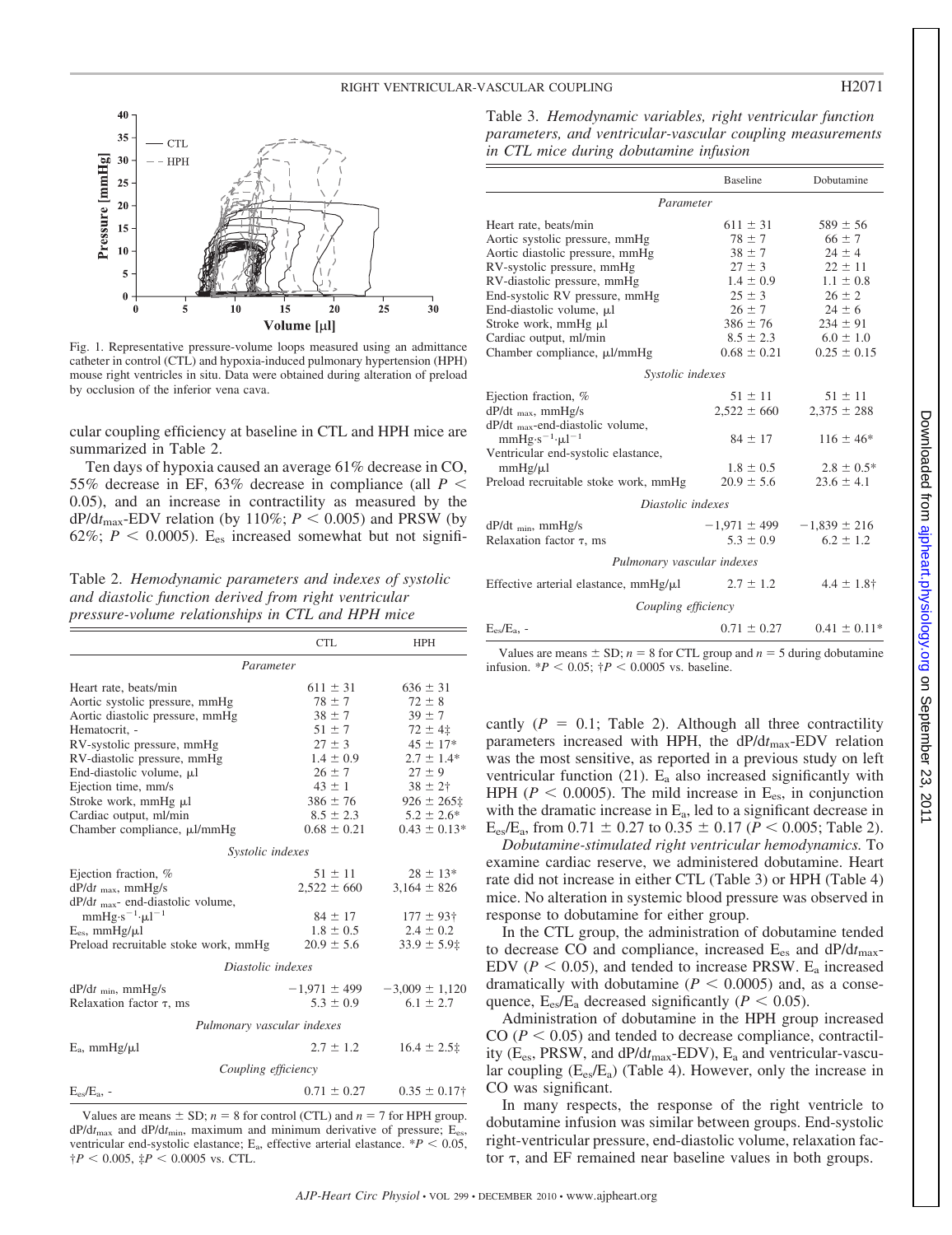Table 4. *Hemodynamic variables, right ventricular function parameters, and ventricular-vascular coupling measurements in mice exposed to 10 days of chronic hypoxia (HPH) during dobutamine infusion*

|                                                                                | <b>Baseline</b>    | Dobutamine       |
|--------------------------------------------------------------------------------|--------------------|------------------|
| Parameter                                                                      |                    |                  |
| Heart rate, beats/min                                                          | $636 \pm 31$       | $654 \pm 42$     |
| Aortic systolic pressure, mmHg                                                 | $72 \pm 8$         | $71 \pm 9$       |
| Aortic diastolic pressure, mmHg                                                | $39 \pm 7$         | $37 \pm 6$       |
| RV-systolic pressure, mmHg                                                     | $45 \pm 17$        | $41 \pm 10$      |
| RV-diastolic pressure, mmHg                                                    | $2.7 \pm 1.4$      | $2.4 \pm 1.4$    |
| End-diastolic volume, $\mu$ l                                                  | $27 \pm 9$         | $24 \pm 6$       |
| Stroke work, mmHg µl                                                           | $926 \pm 265$      | $531 \pm 240$ †  |
| Cardiac output, ml/min                                                         | $5.2 \pm 2.6$      | $8.4 \pm 2.1*$   |
| Chamber compliance, $\mu$ l/mmHg                                               | $0.43 \pm 0.13$    | $0.29 \pm 0.22$  |
| Systolic indexes                                                               |                    |                  |
| Ejection fraction, %                                                           | $28 \pm 13$        | $39 \pm 22$      |
| $dP/dt$ <sub>max</sub> , mmHg/s                                                | $3,164 \pm 826$    | $3,308 \pm 615$  |
| $dP/dt$ <sub>max</sub> -end-diastolic volume,                                  |                    |                  |
| $mmHg·s^{-1}·\mu l^{-1}$                                                       | $177 \pm 93$       | $179 \pm 71$     |
| Ventricular end-systolic elastance,                                            |                    |                  |
| $mmHg/\mu l$                                                                   | $2.4 \pm 0.2$      | $2.0 \pm 0.7$    |
| Preload recruitable stoke work, mmHg                                           | $33.9 \pm 5.9$     | $28.1 \pm 3.6$   |
| Diastolic indexes                                                              |                    |                  |
| $dP/dt$ <sub>min</sub> , mmHg/s                                                | $-3,009 \pm 1,120$ | $-2,997 \pm 825$ |
| Relaxation factor $\tau$ , ms                                                  | $6.1 \pm 2.7$      | $6.4 \pm 2.9$    |
| Pulmonary vascular indexes                                                     |                    |                  |
| Effective arterial elastance, $mmHg/\mu l$                                     | $16.4 \pm 2.5$     | $14.4 \pm 3.1$   |
| Coupling efficiency                                                            |                    |                  |
| $E_{es}/E_{a}$ , -                                                             | $0.35 \pm 0.17$    | $0.20 \pm 0.12$  |
| Values are means $\pm$ SD: $n = 7$ for HPH group and $n = 7$ during dobutaming |                    |                  |

Values are means  $\pm$  $\pm$  SD;  $n = 7$  for HPH group and  $n = 7$  during dobutamine infusion.  $*P < 0.05$ ;  $\uparrow P < 0.005$  vs. baseline.

# **DISCUSSION**

This study demonstrates that high fidelity, instantaneous, and simultaneous measurements of pressure and volume in the right ventricle of mice are possible and that the resulting pressure-volume data yield significant insight into changes in right ventricular and ventricular-vascular function with disease.

To our knowledge, no other studies have simultaneously measured beat-by-beat pressure and volume in the mouse right ventricle. However, other studies have measured right ventricular pressures and time-averaged CO. Right ventricular pressures in this study were similar to several prior studies  $(\sim 25$ mmHg) (17, 37, 38, 50, 51, 65) but higher than others  $($   $\sim$  18 mmHg) (32, 61), which may be due to the significantly slower heart rates in those studies compared with the present study. CO measured from the right ventricle in this study was similar to CO measured previously in the right ventricular by thermodilution (10) and estimated by transesophageal echocardiography (51), as well as left ventricular output measured by a variety of techniques (3, 4, 15, 18, 53). End-diastolic volumes were also similar to those measured by echocardiography (51), but much lower than that found by Rockman et al. (47) using X-ray contrast microangiography. However, the Rockman study infused a contrast agent, which may have increased venous return, and in that study the heart rate was significantly slower, both of which likely affected the measured end-diastolic volumes.

Right ventricular contractility has not been previously measured in a mouse model. Other measures of right ventricular function in mice do exist in the literature. For example, the surrogate measure for contractility, dP/dt<sub>max</sub>, measured in the right ventricle in this study  $(2,522 \pm 660 \text{ mmHg/s}, \text{ in CTL})$ was higher than that measured by Otto et al. (736  $\pm$  100 mmHg/s) (40). Lower right ventricular pressures and heart rate obtained by Otto et al. (40) may account for this difference. Ejection fraction in our study was similar to that estimated by echocardiography (51) and by X-ray contrast microangiography  $(47)$ . Measures of contractility  $(E_{es}, PRSW)$  by the gold standard of pressure-volume analysis have not been published for the mouse right ventricle, but are lower than values for the mouse left ventricle (18, 21, 41, 53, 63); this difference is likely due to the lower pressure in the right ventricle.

Values of effective arterial elastance  $E_a$  for the pulmonary circulation in mice have not been published. Ea incorporates the principal elements of total ventricular afterload, including peripheral resistance, arterial compliance, and characteristic impedance (24, 35, 53). For either the systemic or the pulmonary circulation, Ea can be calculated as the peak ventricular pressure divided by the stroke volume  $(48, 49)$ . The value of  $E_a$ for the pulmonary circulation found here is approximately fourfold lower than the value of  $E_a$  for the systemic vasculature of mice published previously (13, 41, 53, 62). Given that the peak ventricular pressure in the right ventricle is approximately fourfold less than that in the left ventricle for the same CO, this result is good validation of the values obtained here.

In contrast with  $E_a$ ,  $E_e$ <sub>s</sub> $/E_a$  is comparable in the two sides of the heart (53). In the CTL mice assessed here at baseline, the ventricle operated at a maximum efficiency and submaximal stroke work such that  $E_{es}/E_a$  was greater than 0.5 on average. This value is remarkably lower than values reported in other species (7, 60) but similar to normal  $E_{es}/E_a$  values reported for left ventricular-aortic coupling in mice (13, 44).

Chronic hypoxia increased right ventricular systolic pressure, contractility and effective arterial elastance, and decreased ejection fraction, CO, and chamber compliance. Systolic dysfunction was also observed in the HPH group, characterized by an increase in chamber contractility indexes, such as the dP/d*t*max-EDV relation and PRSW. This increase in myocardial contraction was also evident by the increase in stroke work found with unchanged end-diastolic volume.

The right ventricle can increase its contractility through homeometric autoregulation and in theory accommodate a doubling of its afterload before it becomes uncoupled and decreases stroke volume (19). However, in our study, the increase in contractility, increase in effective arterial elastance, and decrease in chamber compliance caused the ventricle to uncouple from the vasculature, likely indicating that the right ventricle in mice exposed to 10 days of chronic hypoxia does not have enough reserve to compensate for the increased load.

Dobutamine infusion had unexpected effects in this study. The dosage regimen of 5  $\mu$ g·kg<sup>-1</sup>·min<sup>-1</sup> was chosen because it is within the dosage range  $(2.5-10 \mu g \cdot kg^{-1} \cdot min^{-1})$  most commonly used in experimental (5, 52) and clinical pulmonary hypertension (34). In CTL mice, dobutamine caused a significant decoupling through an increase in contractility and larger increase in effective arterial elastance. The augmentation of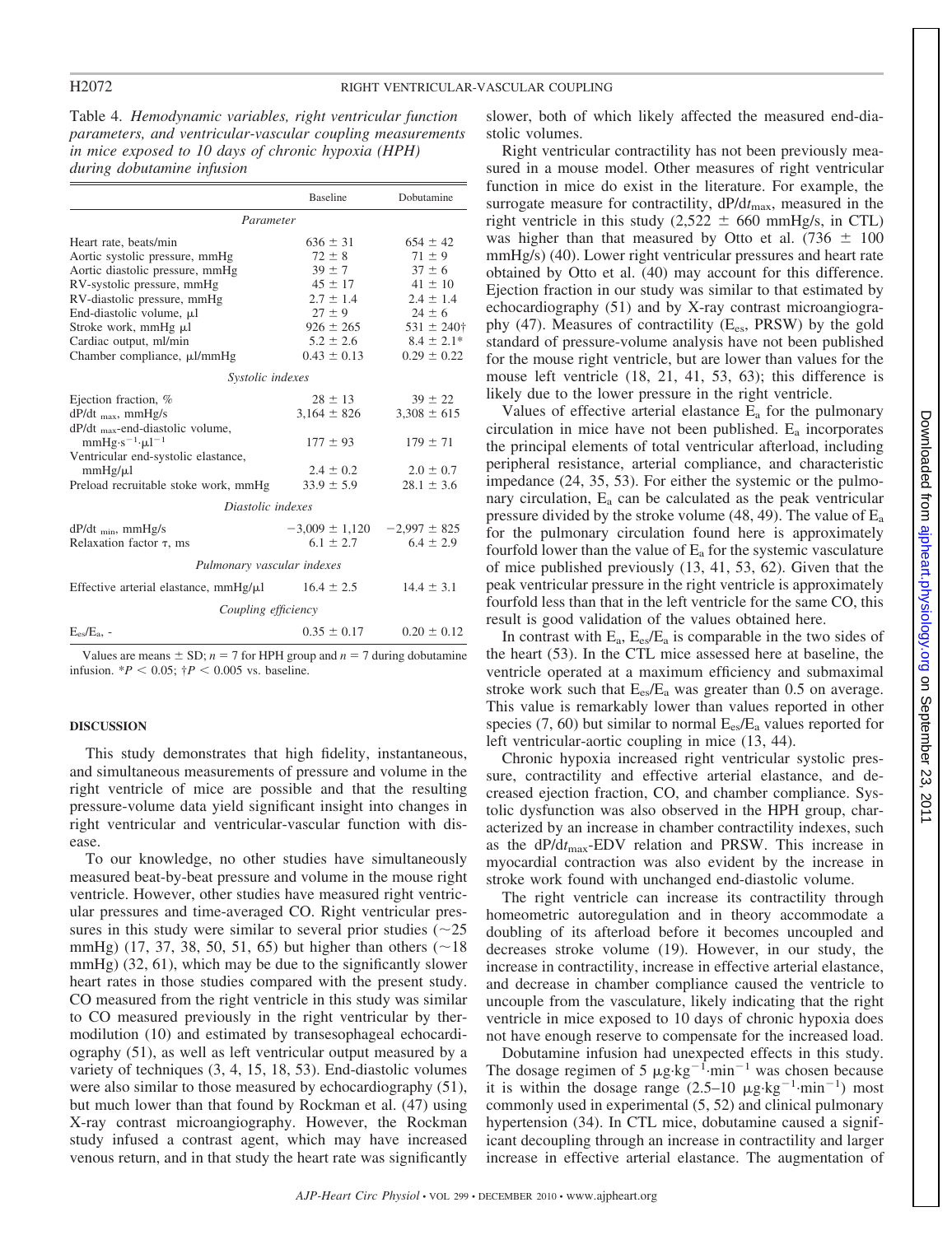contractility was expected but the increase in  $E_a$  was not. Given that dobutamine has been shown to cause peripheral pulmonary vasodilation (42), we expected a drop in peak right ventricular pressure with no change in stroke volume; i.e., we expected a decrease in  $E_a$ . The increase in  $E_a$  suggests that either peak pressure increased for the same stroke volume or stroke volume decreased for the same peak pressure. In this case, peak right ventricular pressure was not increased by dobutamine but stroke volume did decrease, although the variability was high. Dobutamine infusion at 5  $\mu$ g·kg<sup>-1</sup>·min<sup>-1</sup> did not improve coupling in either group.

It has previously been reported that the effects of dobutamine are highly dose- and flow dependent (5, 42). As a consequence, the effects of this dose of dobutamine are likely different in CTL and HPH conditions. Our results with dobutamine infusion also may be limited by the fact that it did not produce the anticipated increase in heart rate in either group. Nevertheless, the infusion of dobutamine provided a second state for each group at which right ventricular-pulmonary vascular coupling could be assessed with the admittance catheter technology described here. In each group at least some changes were evident; thus the effect of this inotropic agent on cardiopulmonary status could be quantified.

The importance of mice as animal models for disease cannot be understated; the mapping of the mouse genome has enabled the development of knockout and transgenic mice with which the molecular mechanisms of disease are being understood with ever more clarity. With technological advances speeding the miniaturization of physiological instrumentation, more sophisticated measurements in mice are increasingly possible. In this study, we demonstrated the use of admittance catheter technology to assess the right ventricular and cardiopulmonary status of healthy and hypertensive mice before and after dobutamine infusion. The parameters measured were in agreement with prior studies, for those cases in which prior measurements in mice were available, and compatible with comparable measures for the left ventricle and systemic vasculature.

An important application of these findings is to the poorly understood disease of pulmonary arterial hypertension, which is defined as a mean pulmonary arterial pressure of more than 25 mmHg at rest; a pulmonary capillary wedge pressure, left atrial pressure, or left ventricular end-diastolic pressure less than or equal to 15 mmHg; and a pulmonary vascular resistance greater than 3 Wood units (31). Pulmonary arterial hypertension is a serious disease with a poor prognosis. Understanding and predicting right ventricular failure is critical to managing this disease and developing more effective treatment strategies. Our ability to measure ventricular function and ventricular-vascular coupling in mice will enable these techniques to be used with transgenic and knockout mice to assess the role of genetic factors in right ventricular failure secondary to pulmonary arterial hypertension and to assess the effects of conventional or novel treatment strategies in this species.

# **ACKNOWLEDGMENTS**

We thank Gouqing Song for performing in vivo hemodynamic measurements.

#### **GRANTS**

The present study was supported in part by DNP-Fulbright-Colciencias program and Universidad de los Andes-Colombia (to D. M. Tabima) and National Institutes of Health Grant R01HL-086939 (to N. C. Chesler).

### **DISCLOSURES**

No conflicts of interest, financial or otherwise, are declared by the author(s).

# **REFERENCES**

- 1. **Asanoi H, Sasayama S, Kameyama T.** Ventriculoarterial coupling in normal and failing heart in humans. *Circ Res* 65: 2: 483–493, 1989.
- 2. **Avolio AP, Chen SG, Wang RP, Zhang CL, Li MF, O'Rourke MF.** Effects of aging on changing arterial compliance and left ventricular load in a northern Chinese urban community. *Circulation* 68: 50–58, 1983.
- 3. **Barbee RW, Perry BD, Re RN, Murgo JP.** Microsphere and dilution techniques for the determination of blood flows and volumes in conscious mice. *Am J Physiol Regul Integr Comp Physiol* 263: R728 –R733, 1992.
- 4. **Barbee RW, Perry BD, Re RN, Murgo JP, Field LJ.** Hemodynamics in transgenic mice with overexpression of atrial natriuretic factor. *Circ Res* 74: 747–751, 1994.
- 5. **Bradford KK, Deb B, Pearl RG.** Combination therapy with inhaled nitric oxide and intravenous dobutamine during pulmonary hypertension in the rabbit. *J Cardiovasc Pharmacol* 36: 146 –151, 2000.
- 6. **Brimioulle S, Maggiorini M, Stephanazzi J, Vermeulen F, Lejeune P,** Naeije R. Effects of low flow on pulmonary vascular flow-pressure curves and pulmonary vascular impedance. *Cardiovasc Res* 42: 183–192, 1999.
- 7. **Brimioulle S, Wauthy P, Ewalenko P, Rondelet B, Vermeulen F, Kerbaul F, Naeije R.** Single-beat estimation of right ventricular endsystolic pressure-volume relationship. *Am J Physiol Heart Circ Physiol* 284: H1625–H1630, 2003.
- 8. **Burkhoff D, Sagawa K.** Ventricular efficiency predicted by an analytical model. *Am J Physiol Regul Integr Comp Physiol* 250: R1021–R1027, 1986.
- 9. **Carabello BA.** Evolution of the study of left ventricular function: everything old is new again. *Circulation* 105: 2701–2703, 2002.
- 10. **Champion HC, Villnave DJ, Tower A, Kadowitz PJ, Hyman AL.** A novel right-heart catheterization technique for in vivo measurement of vascular responses in lungs of intact mice. *Am J Physiol Heart Circ Physiol* 278: H8 –H15, 2000.
- 11. **Chesler NC, Argiento P, Vanderpool R, D'Alto M, Naeije R.** How to measure peripheral pulmonary vascular mechanics. *Conf Proc IEEE Eng Med Biol Soc* 2009: 173–176, 2009.
- 12. **Chesler NC, Roldan A, Vanderpool RR, Naeije R.** How to measure pulmonary vascular and right ventricular function. *Conf Proc IEEE Eng Med Biol Soc* 2009: 177–180, 2009.
- 13. **Clark JE, Kottam A, Motterlini R, Marber MS.** Measuring left ventricular function in the normal, infarcted and CORM-3-preconditioned mouse heart using complex admittance-derived pressure volume loops. *J Pharmacol Toxicol Methods* 59: 94 –99, 2009.
- 14. **D'Orio V, Lambermont B, Detry O, Kolh P, Potty P, Gerard P, Marcelle R.** Pulmonary impedance and right ventricular-vascular coupling in endotoxin shock. *Cardiovasc Res* 38: 375–382, 1998.
- 15. **Feldman MD, Erikson JM, Mao Y, Korcarz CE, Lang RM, Freeman GL.** Validation of a mouse conductance system to determine LV volume: comparison to echocardiography and crystals. *Am J Physiol Heart Circ Physiol* 279: H1698 –H1707, 2000.
- 16. **Frenneaux M, Williams L.** Ventricular-arterial and ventricular-ventricular interactions and their relevance to diastolic filling. *Prog Cardiovasc Dis* 49: 252–262, 2007.
- 17. **Fujita M, Mason RJ, Cool C, Shannon JM, Hara N, Fagan KA.** Pulmonary hypertension in TNF-alpha-overexpressing mice is associated with decreased VEGF gene expression. *J Appl Physiol* 93: 2162–2170, 2002.
- 18. **Georgakopoulos D, Mitzner WA, Chen CH, Byrne BJ, Millar HD, Hare JM, Kass DA.** In vivo murine left ventricular pressure-volume relations by miniaturized conductance micromanometry. *Am J Physiol Heart Circ Physiol* 274: H1416 –H1422, 1998.
- 19. **Handoko ML, de Man FS, Happe CM, Schalij I, Musters RJ, Westerhof N, Postmus PE, Paulus WJ, van der Laarse WJ, Vonk-Noordegraaf A.** Opposite effects of training in rats with stable and progressive pulmonary hypertension. *Circulation* 120: 42–49, 2009.
- 20. **Hunter KS, Lee PF, Lanning CJ, Ivy DD, Kirby KS, Claussen LR, Chan KC, Shandas R.** Pulmonary vascular input impedance is a combined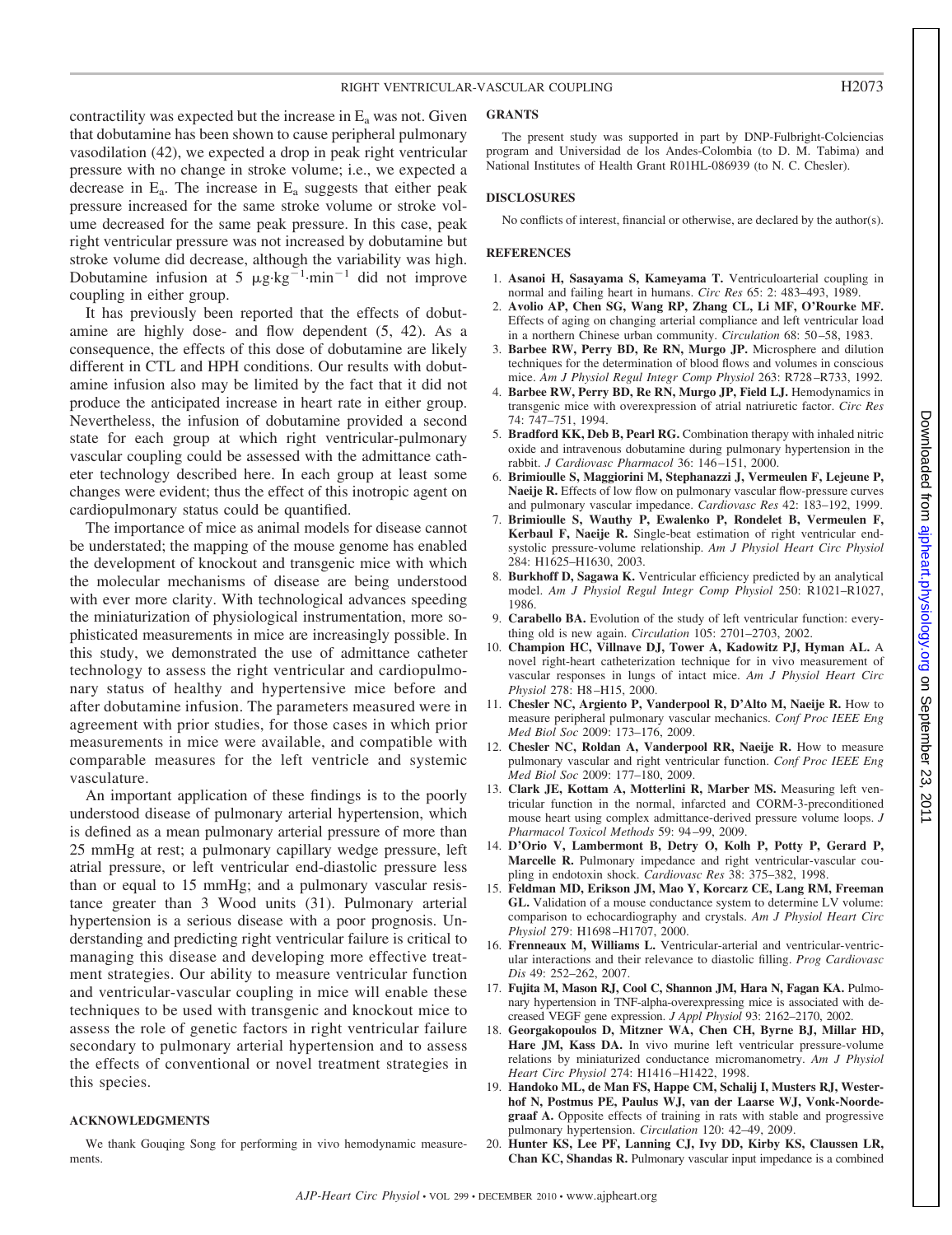# H2074 RIGHT VENTRICULAR-VASCULAR COUPLING

measure of pulmonary vascular resistance and stiffness and predicts clinical outcomes better than pulmonary vascular resistance alone in pediatric patients with pulmonary hypertension. Am Heart J 155: 166-174, 2008.

- 21. **Joho S, Ishizaka S, Sievers R, Foster E, Simpson PC, Grossman W.** Left ventricular pressure-volume relationship in conscious mice. *Am J Physiol Heart Circ Physiol* 292: H369 –H377, 2007.
- 22. **Kass DA, Hare JM, Georgakopoulos D.** Murine cardiac function: a cautionary tail. *Circ Res* 82: 519 –522, 1998.
- 23. **Kass DA, Kelly RP.** Ventriculo-arterial coupling: concepts, assumptions, and applications. *Ann Biomed Eng* 20: 41–62, 1992.
- 24. **Kelly RP, Ting CT, Yang TM, Liu CP, Maughan WL, Chang MS, Kass DA.** Effective arterial elastance as index of arterial vascular load in humans. *Circulation* 86: 513–521, 1992.
- 25. **Kolh P, Lambermont B, Ghuysen A, D'Orio V, Gerard P, Morimont P, Tchana-Sato V, Pierard L, Dogne JM, Limet R.** Alteration of left ventriculo-arterial coupling and mechanical efficiency during acute myocardial ischemia. *Int Angiol* 22: 148 –158, 2003.
- 26. **Lambermont B, Delanaye P, Dogne JM, Ghuysen A, Janssen N, Dubois B, Desaive T, Kolh P, D'Orio V, Krzesinski JM.** Large-pore membrane hemofiltration increases cytokine clearance and improves right ventricular-vascular coupling during endotoxic shock in pigs. *Artif Organs* 30: 560 –564, 2006.
- 27. **Lambermont B, Ghuysen A, Kolh P, Tchana-Sato V, Segers P, Gerard P, Morimont P, Magis D, Dogne JM, Masereel B, D'Orio V.** Effects of endotoxic shock on right ventricular systolic function and mechanical efficiency. *Cardiovasc Res* 59: 412–418, 2003.
- 28. **Lankhaar JW, Westerhof N, Faes TJ, Marques KM, Marcus JT,** Postmus PE, Vonk-Noordegraaf A. Quantification of right ventricular afterload in patients with and without pulmonary hypertension. *Am J Physiol Heart Circ Physiol* 291: H1731–H1737, 2006.
- 29. **Leather HA, Segers P, Berends N, Vandermeersch E, Wouters PF.** Effects of vasopressin on right ventricular function in an experimental model of acute pulmonary hypertension. *Crit Care Med* 30: 2548 –2552, 2002.
- Little WC. The left ventricular dP/dt<sub>max</sub>-end-diastolic volume relation in closed-chest dogs. *Circ Res* 56: 808 –815, 1985.
- 31. **McLaughlin VV, Archer SL, Badesch DB, Barst RJ, Farber HW, Lindner JR, Mathier MA, McGoon MD, Park MH, Rosenson RS, Rubin LJ, Tapson VF, Varga J, Harrington RA, Anderson JL, Bates ER, Bridges CR, Eisenberg MJ, Ferrari VA, Grines CL, Hlatky MA, Jacobs AK, Kaul S, Lichtenberg RC, Lindner JR, Moliterno DJ, Mukherjee D, Pohost GM, Rosenson RS, Schofield RS, Shubrooks SJ, Stein JH, Tracy CM, Weitz HH, Wesley DJ, ACCF/AHA.** ACCF/AHA 2009 expert consensus document on pulmonary hypertension: a report of the American College of Cardiology Foundation Task Force on Expert Consensus Documents and the American Heart Association: developed in collaboration with the American College of Chest Physicians, American Thoracic Society, Inc., and the Pulmonary Hypertension Association. *Circulation* 119: 2250 –2294, 2009.
- 32. **Morecroft I, Pang L, Baranowska M, Nilsen M, Loughlin L, Dempsie Y, Millet C, MacLean MR.** In vivo effects of a combined 5-HT1B receptor/SERT antagonist in experimental pulmonary hypertension. *Cardiovasc Res* 85: 593–603, 2010.
- 33. **Morpurgo M, Jezek V, Ostadal B.** Pulmonary input impedance or pulmonary vascular resistance? *Monaldi Arch Chest Dis* 50: 282–285, 1995.
- 34. **Murali S, Uretsky BF, Reddy PS, Tokarczyk TR, Betschart AR.** Reversibility of pulmonary hypertension in congestive heart failure patients evaluated for cardiac transplantation: comparative effects of various pharmacologic agents. *Am Heart J* 122: 1375–1381, 1991.
- 35. **Nakamoto T, Cheng CP, Santamore WP, Iizuka M.** Estimation of left ventricular elastance without altering preload or afterload in the conscious dog. *Cardiovasc Res* 27: 868 –873, 1993.
- 36. **Nichols WW, O'Rourke MF, Avolio AP, Yaginuma T, Murgo JP,** Pepine CJ, Conti CR. Effects of age on ventricular-vascular coupling. *Am J Cardiol* 55: 1179 –1184, 1985.
- 37. **Nikam VS, Schermuly RT, Dumitrascu R, Weissmann N, Kwapiszewska G, Morrell N, Klepetko W, Fink L, Seeger W, Voswinckel R.** Treprostinil inhibits the recruitment of bone marrow derived circulating fibrocytes in chronic hypoxic pulmonary hypertension. *Eur Respir J*. 2010 Jun 4 [Epub ahead of print].
- 38. **Ochoa CD, Yu L, Al-Ansari E, Hales CA, Quinn DA.** Thrombospondin-1 null mice are resistant to hypoxia-induced pulmonary hypertension. *J Cardiothorac Surg* 5: 32, 2010.
- 39. **O'Rourke MF, Yaginuma T, Avolio AP.** Physiological and pathophysiological implications of ventricular/vascular coupling. *Ann Biomed Eng* 12: 119 –134, 1984.
- 40. **Otto C, Hein L, Brede M, Jahns R, Engelhardt S, Grone HJ, Schutz G.** Pulmonary hypertension and right heart failure in pituitary adenylate cyclase-activating polypeptide type I receptor-deficient mice. *Circulation* 110: 3245–3251, 2004.
- 41. **Pacher P, Nagayama T, Mukhopadhyay P, Batkai S, Kass DA.** Measurement of cardiac function using pressure-volume conductance catheter technique in mice and rats. *Nat Protoc* 3: 1422–1434, 2008.
- 42. **Pagnamenta A, Fesler P, Vandinivit A, Brimioulle S, Naeije R.** Pulmonary vascular effects of dobutamine in experimental pulmonary hypertension. *Crit Care Med* 31: 1140 –1146, 2003.
- 43. **Pekkan K, Frakes D, De Zelicourt D, Lucas CW, Parks WJ, Yoganathan AP.** Coupling pediatric ventricle assist devices to the Fontan circulation: simulations with a lumped-parameter model. *ASAIO J* 51: 618 –628, 2005.
- 44. **Porterfield JE, Kottam AT, Raghavan K, Escobedo D, Jenkins JT, Larson ER, Trevino RJ, Valvano JW, Pearce JA, Feldman MD.** Dynamic correction for parallel conductance, GP, and gain factor, alpha, in invasive murine left ventricular volume measurements. *J Appl Physiol* 107: 1693–1703, 2009.
- 45. **Rex S, Missant C, Claus P, Buhre W, Wouters PF.** Effects of inhaled iloprost on right ventricular contractility, right ventriculo-vascular coupling and ventricular interdependence: a randomized placebo-controlled trial in an experimental model of acute pulmonary hypertension. *Crit Care*  $12 \cdot R113$ , 2008.
- 46. **Robotham JL.** Saline volume expansion and cardiovascular physiology: novel observations, old explanations, and new questions. *Crit Care* 8: 315–318, 2004.
- 47. **Rockman HA, Ono S, Ross RS, Jones LR, Karimi M, Bhargava V, Ross J Jr, Chien KR.** Molecular and physiological alterations in murine ventricular dysfunction. *Proc Natl Acad Sci USA* 91: 2694 –2698, 1994.
- 48. **Sagawa K.** The end-systolic pressure-volume relation of the ventricle: definition, modifications and clinical use. *Circulation* 63: 1223–1227, 1981.
- 49. **Sagawa K, Maughan L, Suga H Sunagawa K.** *Cardiac Contraction and the Pressure-Volume Relationship.* 1988.
- 50. **Schermuly RT, Dony E, Ghofrani HA, Pullamsetti S, Savai R, Roth M, Sydykov A, Lai YJ, Weissmann N, Seeger W, Grimminger F.** Reversal of experimental pulmonary hypertension by PDGF inhibition. *J Clin Invest* 115: 2811–2821, 2005.
- 51. **Scherrer-Crosbie M, Steudel W, Hunziker PR, Foster GP, Garrido L, Liel-Cohen N, Zapol WM, Picard MH.** Determination of right ventricular structure and function in normoxic and hypoxic mice: a transesophageal echocardiographic study. *Circulation* 98: 1015–1021, 1998.
- 52. **Schneider AJ, Groeneveld AB, Teule GJ, Nauta J, Heidendal GA, Thijs LG.** Volume expansion, dobutamine and noradrenaline for treatment of right ventricular dysfunction in porcine septic shock: a combined invasive and radionuclide study. *Circ Shock* 23: 93–106, 1987.
- 53. **Segers P, Georgakopoulos D, Afanasyeva M, Champion HC, Judge DP, Millar HD, Verdonck P, Kass DA, Stergiopulos N, Westerhof N.** Conductance catheter-based assessment of arterial input impedance, arterial function, and ventricular-vascular interaction in mice. *Am J Physiol Heart Circ Physiol* 288: H1157–H1164, 2005.
- 54. **Stegger L, Heijman E, Schafers KP, Nicolay K, Schafers MA, Strijkers GJ.** Quantification of left ventricular volumes and ejection fraction in mice using PET, compared with MRI. *J Nucl Med* 50: 132–138, 2009.
- 55. **Suga H, Sagawa K.** Instantaneous pressure-volume relationships and their ratio in the excised, supported canine left ventricle. *Circ Res* 35: 117–126, 1974.
- 56. **Suga H, Sagawa K, Shoukas AA.** Load independence of the instantaneous pressure-volume ratio of the canine left ventricle and effects of epinephrine and heart rate on the ratio. *Circ Res* 32: 314 –322, 1973.
- 57. **Sunagawa K, Yamada A, Senda Y, Kikuchi Y, Nakamura M, Shibahara T, Nose Y.** Estimation of the hydromotive source pressure from ejecting beats of the left ventricle. *IEEE Trans Biomed Eng* 27: 6: 299 –305, 1980.
- 58. **Vanderpool RR, Naeije R, Chesler NC.** Impedance in isolated mouse lungs for the determination of site of action of vasoactive agents and disease. *Ann Biomed Eng* 38: 1854 –1861, 2010.
- 59. **Wauthy P, Abdel Kafi S, Mooi WJ, Naeije R, Brimioulle S.** Inhaled nitric oxide versus prostacyclin in chronic shunt-induced pulmonary hypertension. *J Thorac Cardiovasc Surg* 126: 1434 –1441, 2003.